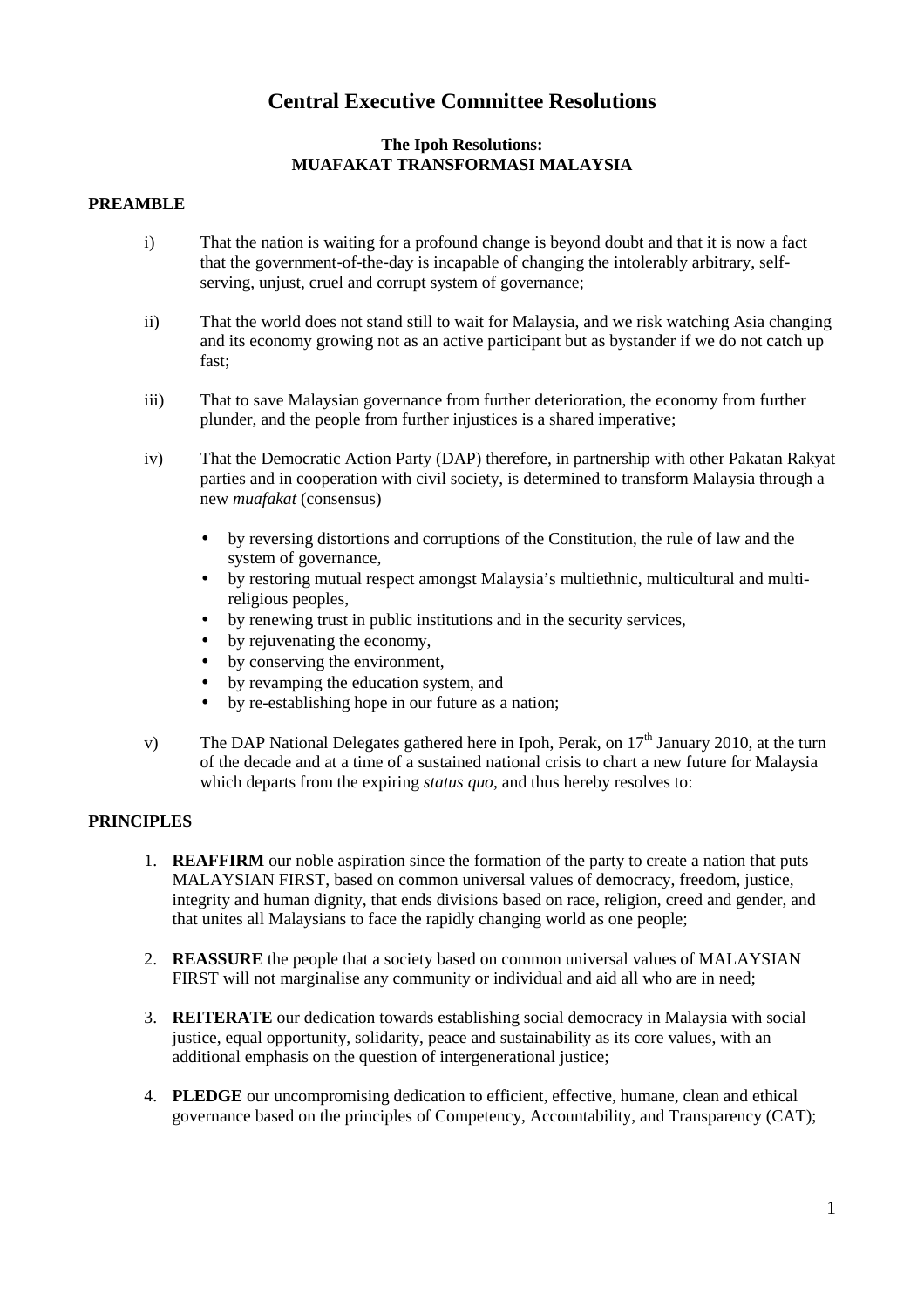#### **TRIBUTES**

- 5. **RECOGNISE** the contributions and sacrifices of DAP leaders and members during the dark, long, lonely political stagnation for the most parts of the party's existence that kept the flame of democracy alive;
- 6. **EXPRESS** our deepest condolence to the family of DAP political aide Sdr. Teoh Beng Hock who died in the custody of Malaysian Anti-Corruption Commission (MACC) on  $16<sup>th</sup>$  July 2009 and for which no words could describe our sorrow and anger over the first, and hopefully the last, political death in DAP's history, even while the Federal Government continues to deny the cause of his death;
- 7. **DECLARE** support for, and solidarity with, the people of Perak and the DAP Perak leadership and members, together with our comrades in the Pakatan Rakyat, who have persevered in the face of the challenges brought about by the despicable, undemocratic and illegal power grab initiated by elements in the Federal Government, **CONDEMN** those who engineered and facilitated the *coup d'état*, and **CALL** for a state general election in Perak in order to resolve the worst constitutional crisis in the state;
- 8. **SUPPORT** party leaders and members who are victimised by the Federal Government through its abuse of institutions such as the civil service, police, MACC and judiciary, having been arrested, investigated, charged and persecuted or facing such risks under various draconian laws such as the Sedition Act, Internal Security Act (ISA), Police Act etc; **EXPRESS** support and solidarity to these comrades, including National Chairman, Secretary-General, National Organising Secretary, National Publicity Secretary, Members of Parliament and State Assemblies and various national, state and branch leaders and members, for their unwavering stand and quest for justice, democracy and fairness for all Malaysians, in line with the struggle of the DAP;

# **COMMITMENTS**

- 9. **RESTATE** our commitment to the consolidation of Pakatan Rakyat to provide a viable alternative to Barisan Nasional and form the next Federal Government based on Pakatan Rakyat's Common Policy Framework "*Muafakat Rakyat*";
- 10. **DECLARE** our support for the DAP Central Executive Committee to make the party a natural choice for all Malaysians regardless of race, religion and creed;
- 11. **REAFFIRM** our support for the State Governments of which DAP is a part to carry out the reforms and transformations that Malaysians long for;

# **MALAYSIAN FIRST**

- 12. **STRESS** that true national unity can only be achieved if the nation practices the spirit of Malaysian First, which professes common universal values and provides for equal opportunity for all, and, in this context, strongly **CONDEM**N the cynical manipulation of the "Allah" issue by UMNO and the unfortunate religious violence hitherto unimaginable;
- 13. **URGE** all Pakatan Rakyat parties to pursue steadfastly a new *muafakat* amongst Malaysians to herald a second nation-building process and to distance ourselves from UMNO/Barisan Nasional's myopic racial formulations, and, in this context, **CONDEMN** the institutionalised racism propagated by Biro Tata Negara and **REITERATE** our position that the Bureau must be abolished;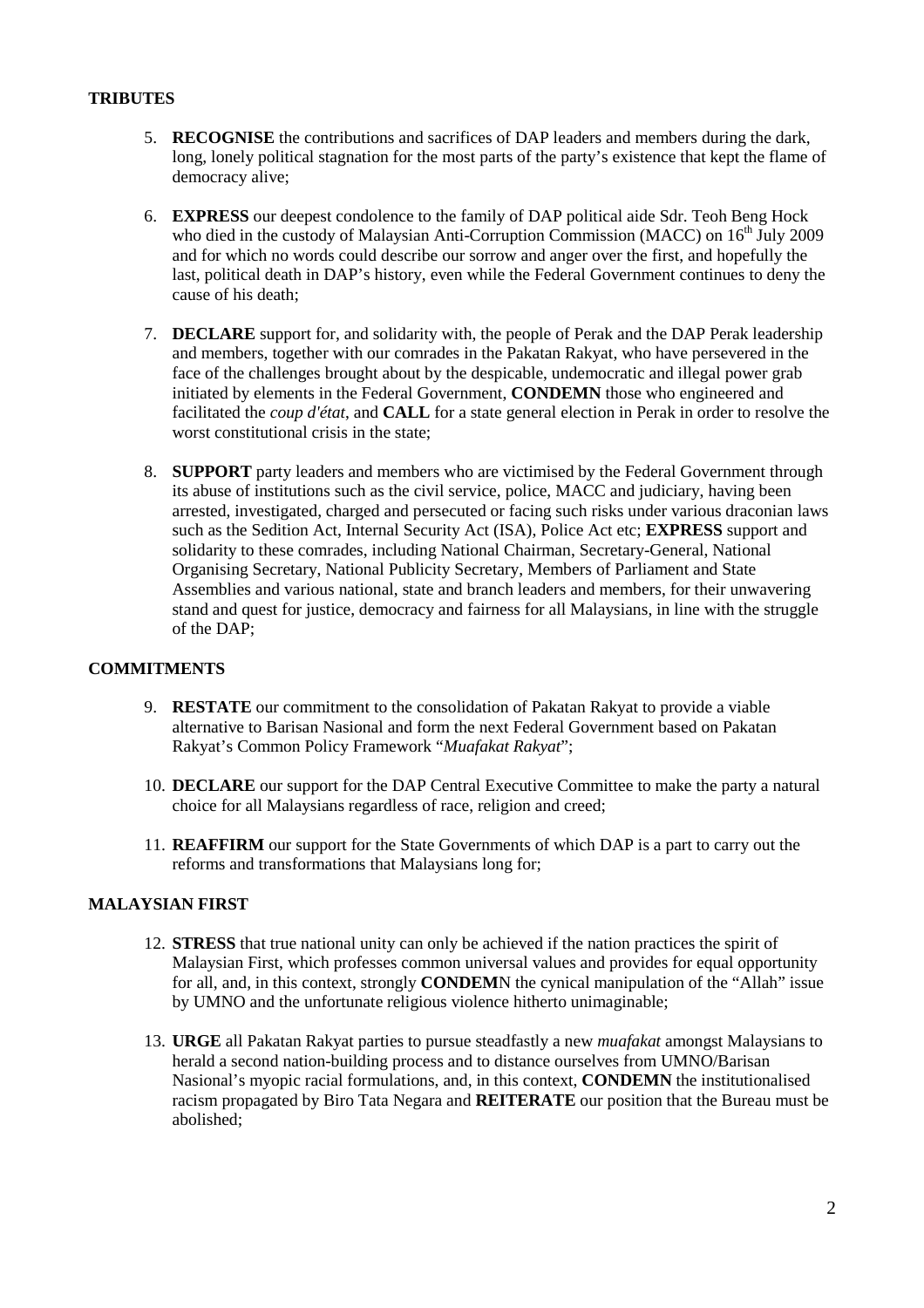14. **EXPRESS** concern that Malaysian citizens in Sabah and Sarawak have been marginalized and left behind in most aspects and **VOW** to bridge the gap between the two sides of the South China Sea and improve the wellbeing of all;

#### **INSTITUTIONAL RENEWAL**

- 15. **RECALL** that DAP has been at the forefront of making the Malaysian Parliament a First World Parliament, and **RESTATE** our campaign for best practices in the Parliament and State Assemblies to ensure that governments are Competent, Accountable and Transparent;
- 16. **RECALL** that one of DAP's key platforms is the democratisation of local governance in which local election is an integral part of the platform and **URGE** the Federal Government to hold such elections before, or concurrent with, the next general election;
- 17. **DECLARE** our unwavering commitment to the rule of law and the independence of the Judiciary as being essential to any functioning society and **RESTATE** our call for sweeping judicial reforms to stop the rot of the Judiciary since the crisis of 1988;
- 18. **NOTE** that clean, free and fair election is the most elementary requirement of a democracy and **DECLARE** our support for the demands stated by the BERSIH Coalition for Clean and Fair Election, including the calls for a new and clean electoral roll, automatic voter registration and the lowering of the voting age to 18 years old;
- 19. **CALL** for reform to correct lopsided Federal-State relations, especially in terms of financial resources and to ensure that State Governments can exercise adequately the mandates given to them by voters;
- 20. **NOTE** that public security is the bedrock of trust in any society, and a society cannot function without trust, both in each other and in public institutions, remaining **COGNIZANT OF** the escalating crime rate threatening anyone anywhere; **REITERATE** our call for the establishment of the Independent Police Complaints and Misconducts Commission (IPCMC) and the implementation of the 125 recommendations of the Royal Commission Report of 2005, and **REITERATE** our call for the resignation of Tan Sri Musa Hassan as Inspector-General of Police for failing to institute reform during his tenure which also coincided with the rampant rise of crimes;
- 21. **DEPLORE** the malaise of corruption which is now cancerous proven by Malaysia's continuous fall in Transparency International's Corruption Perception Index – and, in this context, **REITERATE** the call that a Royal Commission be established to investigate claims that the Government lost RM100 billion in various schemes and manipulations during the tenure of Tun Dr. Mahathir Mohamad;
- 22. **CALL** for a non-partisan civil service and armed forces reform to examine the effectiveness and efficiency of the respective services, as well as the remuneration packages for the personnel, with the aim to lift their morale, integrity and performance:
- 23. **CALL** ON the Ministry of Defense to make public a Defense White Paper to explain its strategic visions and broad policies to facilitate rational public and parliamentary scrutiny over its procurement choices, programmes, and expenditure; and, in this context, **URGE** the Federal Government to establish an independent inquiry into the case of the missing fighter jet engines;
- 24. **EXPRESS** shock at the deplorable and inhumane treatment of the indigenous communities in the country, including the lack of proper socio-economic assistance to the Orang Asli communities in the Peninsula and the alleged rape of Penan girls and women in Sarawak, and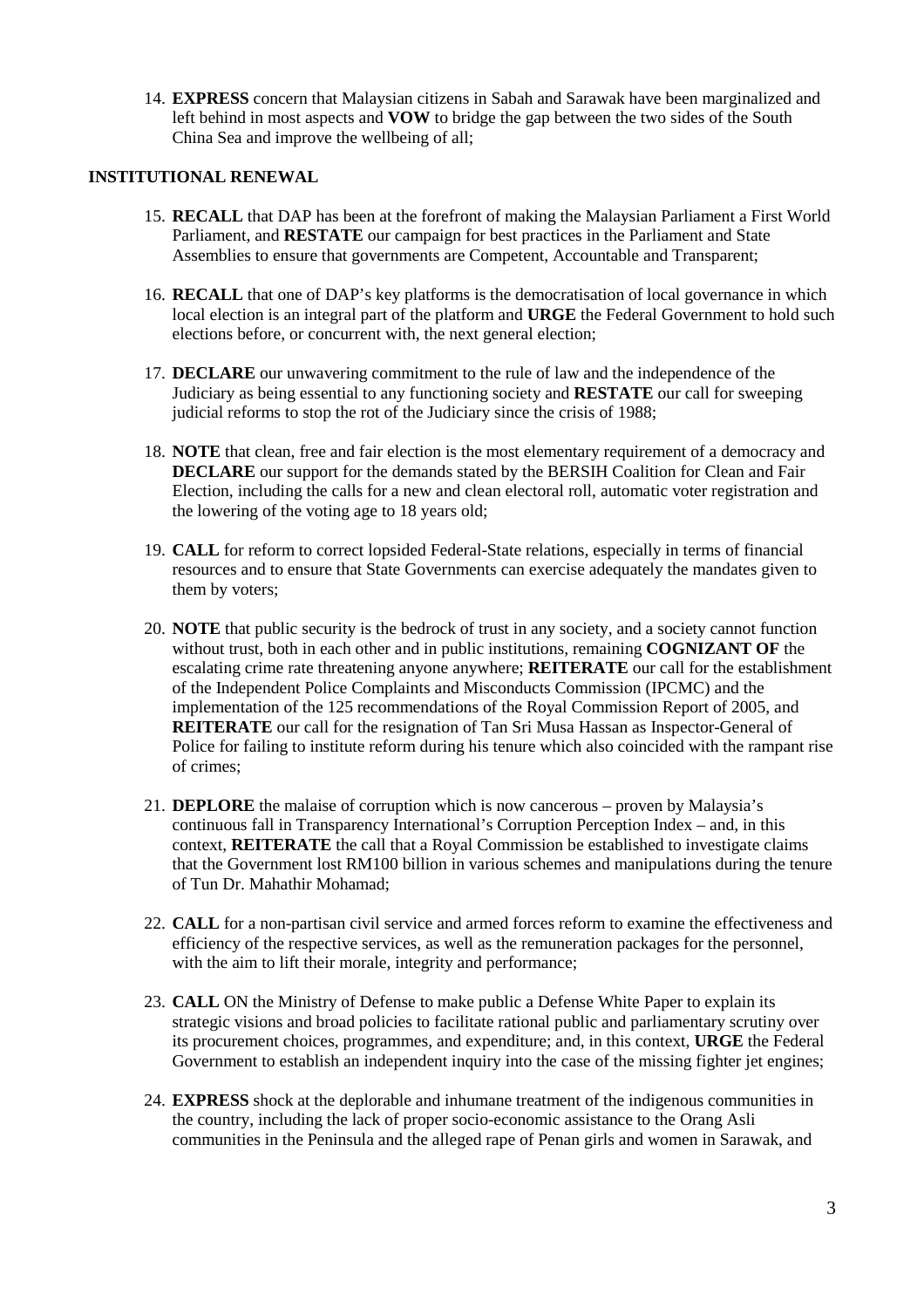**CALL** for a Royal Commission of Inquiry into the Welfare and Development of the Indigenous Communities in Malaysia to present a comprehensive report with recommendations on safeguarding the well-being and ways of life of the indigenous communities while ensuring that they are given the opportunity to participate in the development and progress of the country in general;

### **HIGH AND HUMANE GROWTH**

- 25. **EMPHASISE** our intentions contained in DAP's *Alternative Budget 2010* to democratise Malaysia's economy through fiscal decentralisation, restructuring and reallocation of resources, and empowerment and enablement of Malaysians, so that the potential of Malaysians can be unleashed for high growth;
- 26. **NOTE** that the Malaysian economy is now caught in a low-skill, low-productivity and low-wage toxic mix with 60 percent of Malaysian families living with a monthly household income of less than RM3,000 while UMNO/Barisan Nasional's cronies continue to fill their personal coffers to overflowing at the expense of the public; and, in this context, **REITERATE** our stance that if Pakatan Rakyat takes control of the Federal Government, travel on the North South Highway will be made free within seven years;
- 27. **COMMIT** steadfastly to practice open tender in public spending, cut wasteful expenditure, make Petronas finances accessible to the public via parliamentary scrutiny, and thus reduce the need to tax Malaysians more, and, in this context, **STATE** our opposition to the introduction of the Goods and Services Tax (GST) which will inevitably burden Malaysians more and which can be avoided at this stage if wasteful spending is cut;
- 28. **RECOGNISE** the importance of small and medium-size industries and businesses in providing employment to Malaysians as well as driving innovation in our economy and **COMMIT** to institute a friendlier business environment for such businesses and industries;
- 29. **SUPPORT** the implementation of a minimum wage system as it is one of the effective policy measures that Malaysia can use to break free from the low-wage vicious cycle, and also **REITERATE** the importance of an "education revolution" to move our labour force to a highskill, high-productivity mould;
- 30. **RECALL** that DAP, of all political parties in Malaysia, has the highest number of female elected representatives and **COMMIT** to a 30 percent women participation target while also **PROMOTING** the increase of the national female labour participation rate from the current 46 percent to 60 percent within 10 years, with the improvement in the provision of various services that help women in the workforce such as childcare and aged care so that women become the drivers of human capital growth in the next phase of our economy;
- 31. **RECALL** that DAP, of all political parties in Malaysia, has the highest number of elected reps from among those below 40 years old, and **NOTE** that 75 percent of Malaysia's population are below 40 years old and most of them are categorised as youth; and also **COMMIT** to improving the conditions for the young and young families in terms of jobs, education opportunities, and housing so to unleash their full potentials, and thus enable the nation to grow with greater intensity;

# **GREEN AGENDA**

32. **NOTE** that climate change and issues relating to the environment have become important in recent years, **EXPRESS** our disappointment at the outcome of the Copenhagen Conference 2009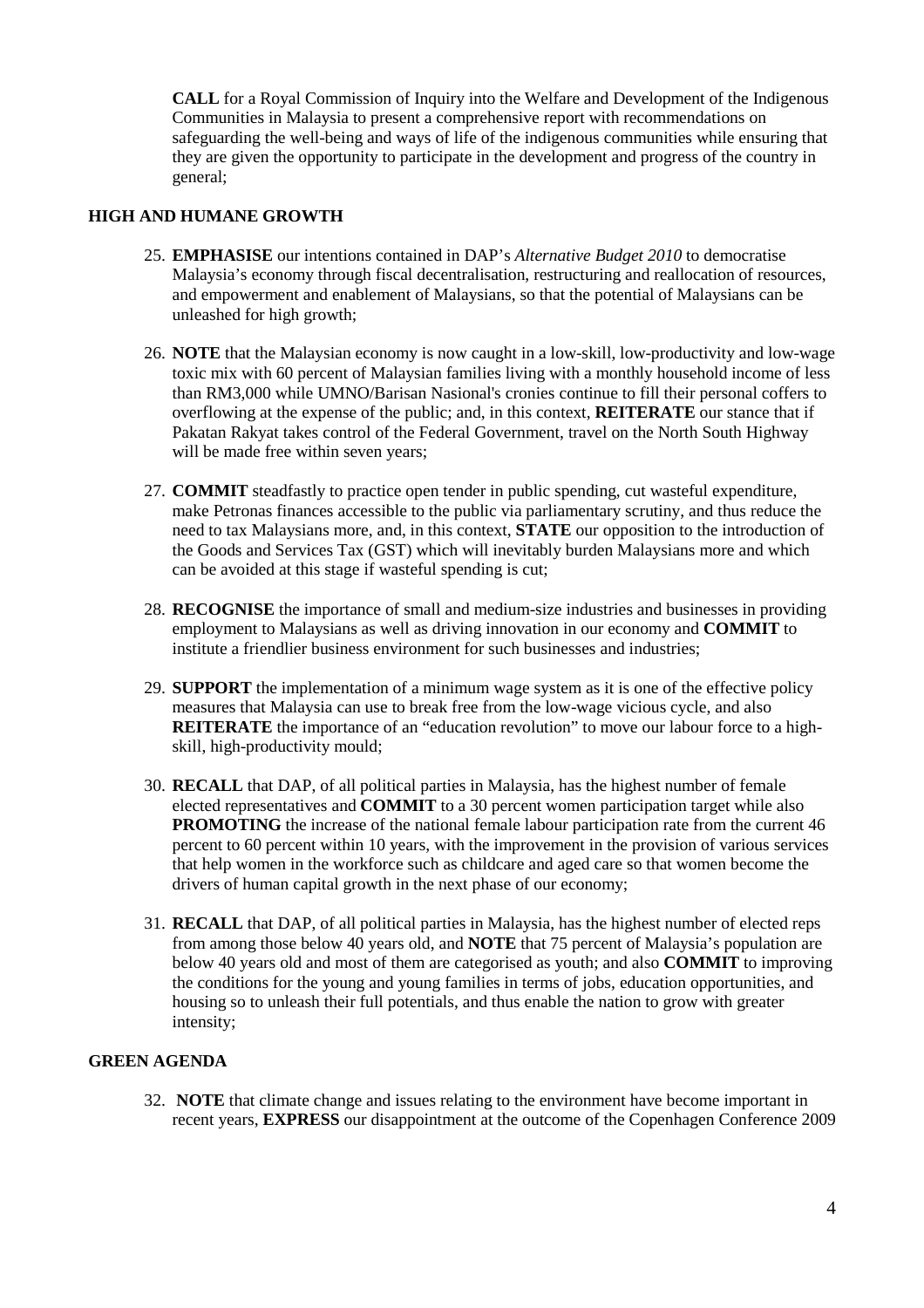and **URGE** the Malaysian Government to show leadership and exemplary behavior in ensuring a sustainable world economy;

- 33. **RECOGNISE** that the Penang State Government and subsequently the Selangor State Government are at the forefront of the "No Plastic Campaign;"
- 34. **RECOGNISE** that energy efficiency is the key to the Green Agenda, thus **OPPOSE** the construction of the RM10 billion 650km-long Bakun Dam Undersea Cable to supply electricity from Sarawak, given that the Electricity Reserve Capacity for Peninsula Malaysia is at 52 percent, which is ridiculously high by any standard, and instead **PROPOSE** that the reserve margin of Bakun be channeled to Sabah to resolve energy issues there without having to build coal-fired plants, and, in this context, **CALL** for a total revamp of the Independent Power Producers sector;
- 35. **PROPOSE** a comprehensive national review that looks into the long-term environmental and social costs of the subsidies given to Proton and other national car producers, approved permits for imported cars, as well as that of the road-construction lobby, and the high road fatalities and accidents; as well as the need to improve the public transport system to boost the use of the system, hence enhancing overall energy efficiency;
- 36. **COMMIT** to active protection, conservation and rehabilitation of forest, water-catchment areas, wet lands and coastlines, to include monitoring and stopping of destruction of these reserves and scrutiny of land reclamation according to sound and environmentally friendly guidelines, and **CONDEMN** the greed-motivated actions of the encroachment of forest reserves, illegal game hunting and wildlife trade, and **REAFFIRM** our commitment to put the environment, ecology and human life first before anything else;

#### **INTERNATIONAL SOLIDARITY**

- 37. **REJECT**, in line with the positions of the Socialist International, the "casino capitalism" characteristic of the international financial market and **URGE** the Malaysian Government to call for structural reforms to avoid and avert the next possible crisis;
- 38. **REGRET** the failure of ASEAN leadership on the part of the Malaysian Government in resolving the long standing crisis in Myanmar and **URGE** the Malaysian Government to ensure that the Human Rights Mechanism promised in the ASEAN Charter will have a forth positive impact;
- 39. **OPPOSE** all forms of terrorism and injustices and **EXPRESS** solidarity with victims displaced by conflicts all over the world, including the people of Palestine;
- 40. **COMMIT** that if DAP and its partners form the next government, Malaysia will rise as an important regional power that advocates principled positions based on the values of justice, international solidarity and peace;

# **PARTY ORGANISATION**

41. **REQUIRE** DAP leaders, elected representatives and appointed officials in the various state authorities that Pakatan Rakyat governs to constantly be cognizant of the party's ideology, platforms, visions and missions, as well as programmes in their quest to bring substantive change to the country through the mandate given to them, and to be reminded to meet the high expectations of the voters;